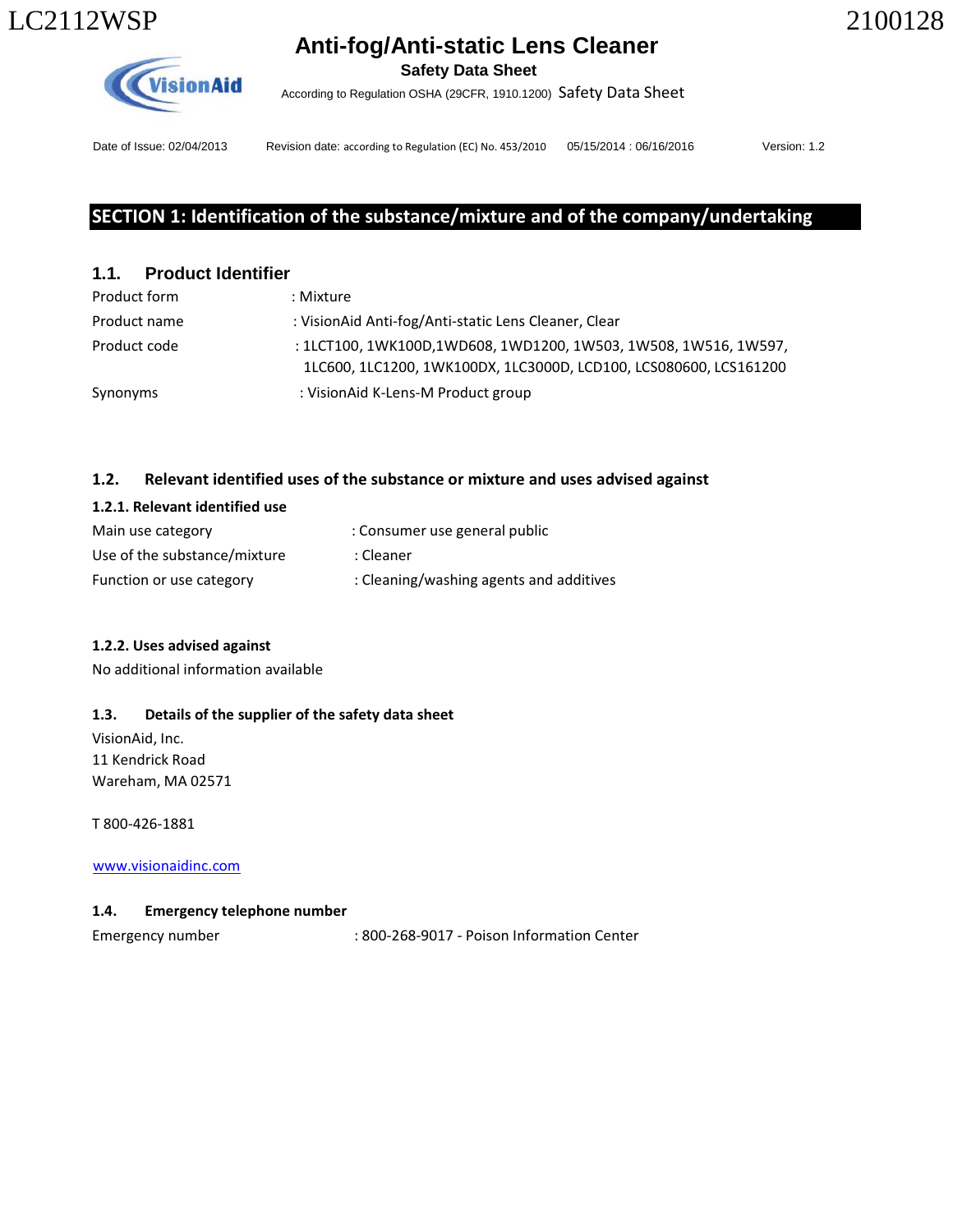Safety Data Sheet according to Regulation OSHA (29CFR, 1910.1200)

# SECTION 2: Hazards identification

| 2.1.                                | <b>Classification of the substance or mixture</b>               |                                                                                                                                                                                                                             |
|-------------------------------------|-----------------------------------------------------------------|-----------------------------------------------------------------------------------------------------------------------------------------------------------------------------------------------------------------------------|
|                                     | Classification according to Regulation OSHA (29CFR, 1910.1200)  |                                                                                                                                                                                                                             |
| <b>Health Hazards</b>               | :H303+H313+H333+H320                                            | May be harmful if swallowed, comes in contact with skin or if<br>inhaled.                                                                                                                                                   |
| Physical Hazards:                   | Other Hazards:                                                  | May cause minor eye irritation                                                                                                                                                                                              |
|                                     | Full text of P- and H-phrases: see section 16                   |                                                                                                                                                                                                                             |
| 25/03/2013                          | EN (English)                                                    | 1/8                                                                                                                                                                                                                         |
|                                     | Adverse physicochemical, human health and environmental effects |                                                                                                                                                                                                                             |
| No additional information available |                                                                 |                                                                                                                                                                                                                             |
| <b>Label elements</b><br>2.2.       |                                                                 |                                                                                                                                                                                                                             |
|                                     | Labelling according to Regulation OSHA (29CFR, 1910.1200)       |                                                                                                                                                                                                                             |
| Hazard pictograms (CLP)             |                                                                 | GHS07                                                                                                                                                                                                                       |
| Signal word (CLP)                   | <b>Warning</b>                                                  |                                                                                                                                                                                                                             |
| Hazard statements (CLP)             |                                                                 | <sup>:</sup> H320 - Causes eye irritation                                                                                                                                                                                   |
| Precautionary statements (CLP)      |                                                                 | P305+P351+P338 - IF IN EYES: Rinse cautiously with water for several<br>minutes. Remove contact lenses, if present and easy to do. Continue rinsing<br>P337+P313 - If eye irritation persists: Get medical advice/attention |

## 2.3. Other hazards

No additional information available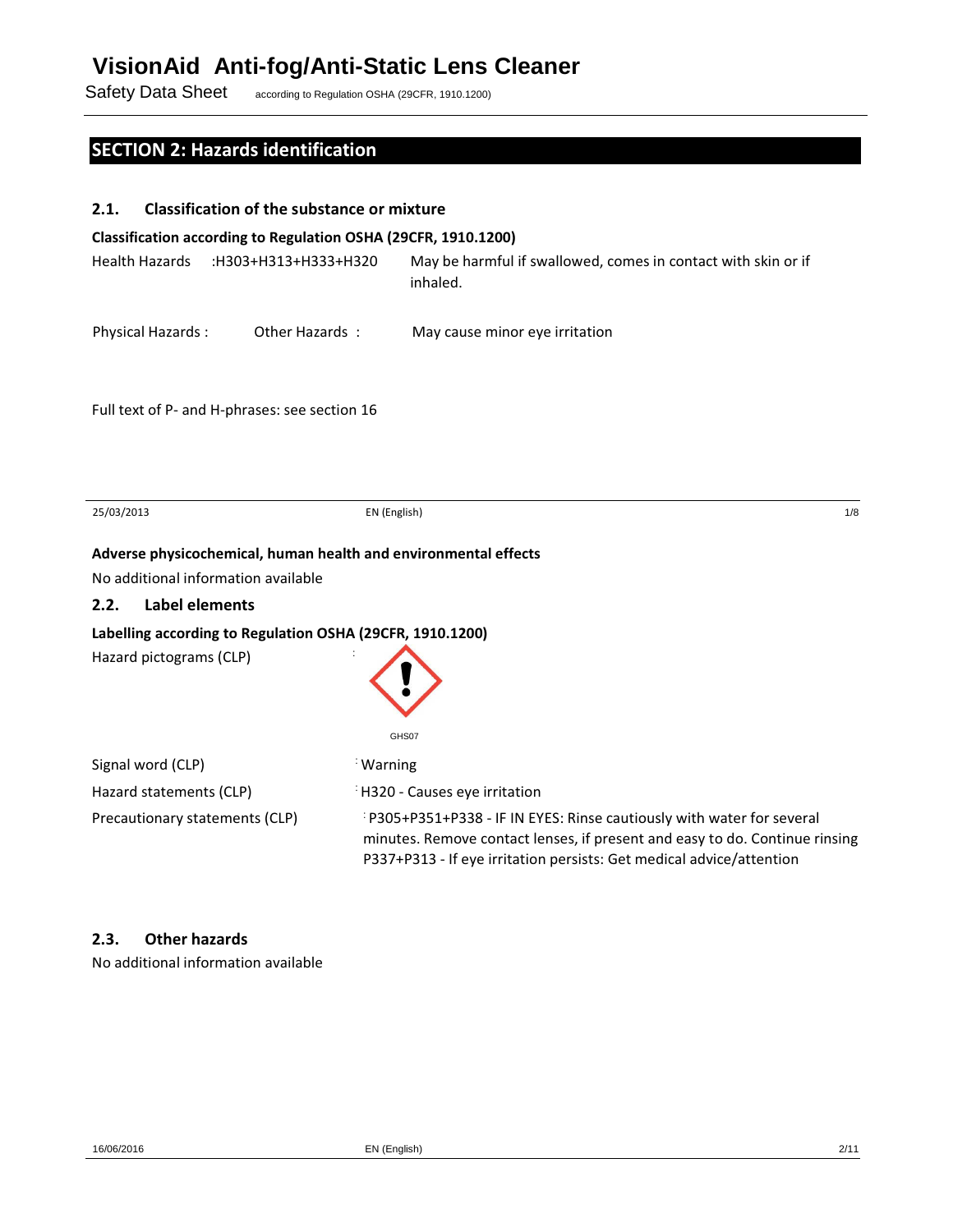Safety Data Sheet according to Regulation OSHA (29CFR, 1910.1200)

# SECTION 3: Composition/information on ingredients

## 3.1. Substances

Not applicable

### 3.2. Mixture

| <b>Name</b>           | <b>Product Identifier</b> | %   | <b>Classification according to</b><br><b>Regulation OSHA (29CFR,</b><br>1910.1200 |
|-----------------------|---------------------------|-----|-----------------------------------------------------------------------------------|
| Isopropyl alcohol     | (CAS No.) 67-63-0         | 15  | Combust. Lig. 2, H227<br>Eye Irrit. 2, H320                                       |
| Sodium lauryl sulfate | (CAS No.) 151-21-3        | 2.5 | Acute Tox. 4 (Oral), H302<br>Skin Irrit. 2, H316<br>Eye Irrit. 2, H320            |

Full text of P-, H- phrases: see section 16

# SECTION 4: First aid measures

## 4.1. Description of first aid measures

| First-aid measures general<br>First-aid measures after inhalation | : If medical advice is needed, have product container or label at hand.<br>: If inhaled, remove to fresh air and keep at rest in a position comfortable for<br>breathing. Obtain medical attention if breathing difficulty persists. |
|-------------------------------------------------------------------|--------------------------------------------------------------------------------------------------------------------------------------------------------------------------------------------------------------------------------------|
| First-aid measures after skin contact                             | : Wash skin thoroughly with mild soap and water. Obtain medical attention if<br>irritation develops or persists.                                                                                                                     |
| First-aid measures after eye contact                              | : Immediately rinse with water for a prolonged period (at least 15 minutes)<br>while holding the eyelids wide open. Obtain medical attention if irritation<br>develops or persists.                                                  |
| First-aid measures after ingestion                                | : Do not induce vomiting. Seek medical attention if a large amount is<br>swallowed.                                                                                                                                                  |

## 4.2. Most important symptoms and effects, both acute and delayed

| Symptoms/injuries                  | : Causes eye irritation.                                                   |
|------------------------------------|----------------------------------------------------------------------------|
| Symptoms/injuries after inhalation | : Overexposure may be irritating to the respiratory system. In high        |
|                                    | concentrations may cause narcotic effects. Symptoms may include dizziness, |
|                                    | headache, nausea and loss of co-ordination.                                |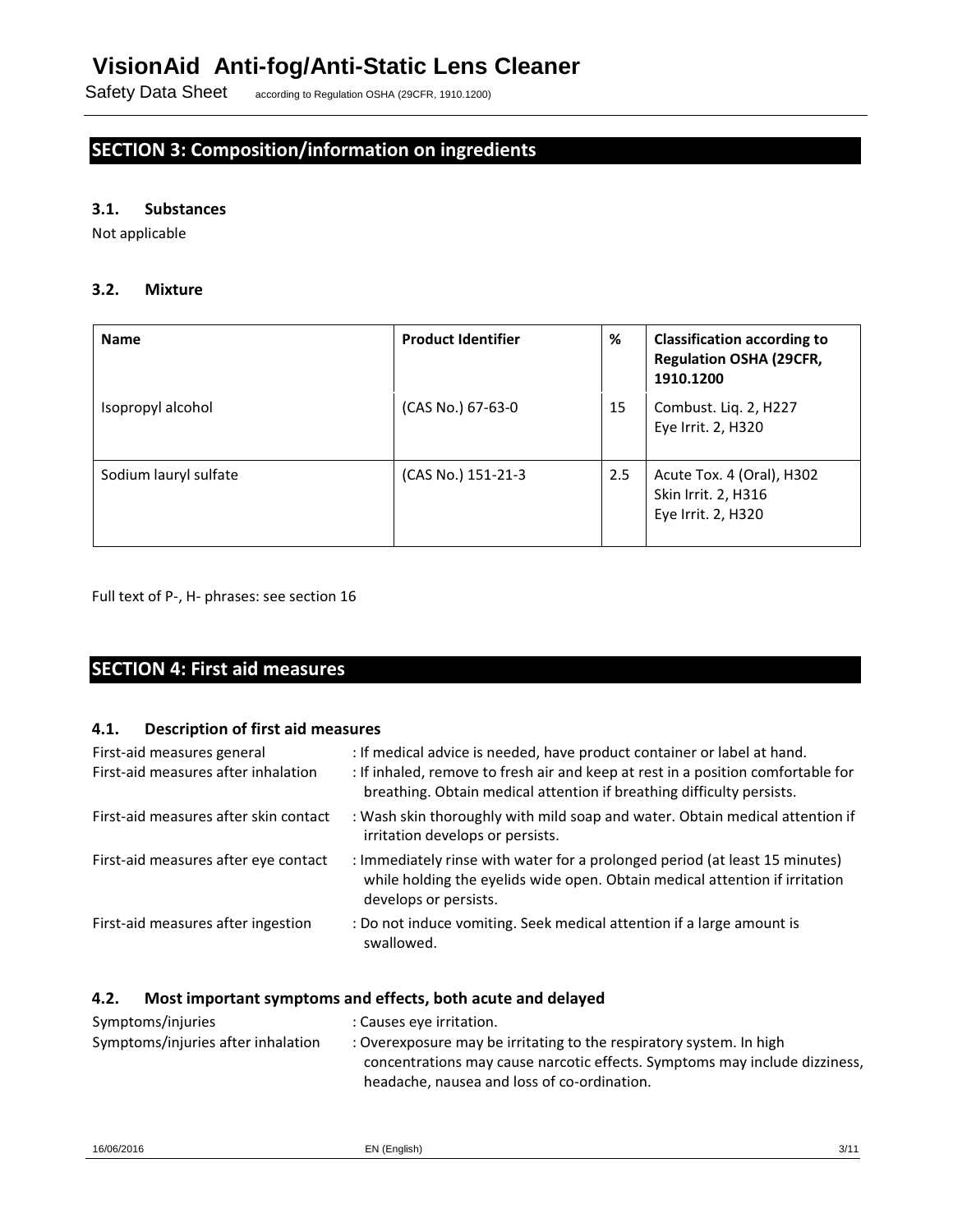Safety Data Sheet according to Regulation OSHA (29CFR, 1910.1200)

| Symptoms/injuries after skin contact | : May cause mild skin irritation.                                                            |
|--------------------------------------|----------------------------------------------------------------------------------------------|
| Symptoms/injuries after eye contact  | : Causes eye irritation. Liquid and vapors may cause excess blinking and tear<br>production. |
| Symptoms/injuries after ingestion    | : If a large quantity has been ingested : Headache. Nausea. Vomiting.<br>Abdominal pain.     |
| Chronic symptoms                     | : Repeated or prolonged skin contact may cause dermatitis.                                   |

### 4.3. Indication of any immediate medical attention and special treatment needed

No additional information available

# SECTION 5: Firefighting measures

## 5.1. Extinguishing media

| Suitable extinguishing media   | : Powder, alcohol-resistant foam, water spray, carbon dioxide $(CO2)$ .             |
|--------------------------------|-------------------------------------------------------------------------------------|
| Unsuitable extinguishing media | : Do not use a heavy water stream. Use of heavy stream of water may spread<br>fire. |

| Special hazards arising from the substance or mixture<br>5.2. |                                                                                                                                                                                                                                                                                                               |
|---------------------------------------------------------------|---------------------------------------------------------------------------------------------------------------------------------------------------------------------------------------------------------------------------------------------------------------------------------------------------------------|
| Fire hazard                                                   | : Combustible liquid. Under conditions of fire this material may produce:<br>Carbon dioxide (CO <sub>2</sub> ). Carbon monoxide.                                                                                                                                                                              |
| Explosion hazard                                              | : Product is not explosive.                                                                                                                                                                                                                                                                                   |
| Reactivity                                                    | : Stable at ambient temperature and under normal conditions of use. Do not<br>heat above 80 °C (176 °F).                                                                                                                                                                                                      |
| <b>Advice for firefighters</b><br>5.3.                        |                                                                                                                                                                                                                                                                                                               |
| Firefighting instructions                                     | : Keep upwind. Do not breathe fumes from fires or vapours from<br>decomposition. Vapours may cause drowsiness and dizziness. Evacuate<br>unnecessary personnel. On heating, there is a risk of bursting due to internal<br>pressure build-up. Cool down the containers exposed to heat with a water<br>spray. |
| Protection during firefighting                                | : Use normal individual fire protective equipment. Wear full fire-fighting<br>turnout gear (full Bunker gear) and respiratory protection (SCBA).                                                                                                                                                              |

## SECTION 6: Accidental release measures

## 6.1. Personal precautions, protective equipment and emergency procedures

| 6.1.1. For non-emergency personnel |                                                                                                                                                        |
|------------------------------------|--------------------------------------------------------------------------------------------------------------------------------------------------------|
| Protective equipment               | : Wear eye protection.                                                                                                                                 |
| Emergency procedures               | : Eliminate ignition sources. Stop leak if safe to do so. Contain any spills<br>with dikes or absorbents to prevent migration and entry into sewers or |
|                                    | streams. Evacuate unnecessary personnel. Ventilate area.                                                                                               |

#### 6.1.2. For emergency responders No

additional information available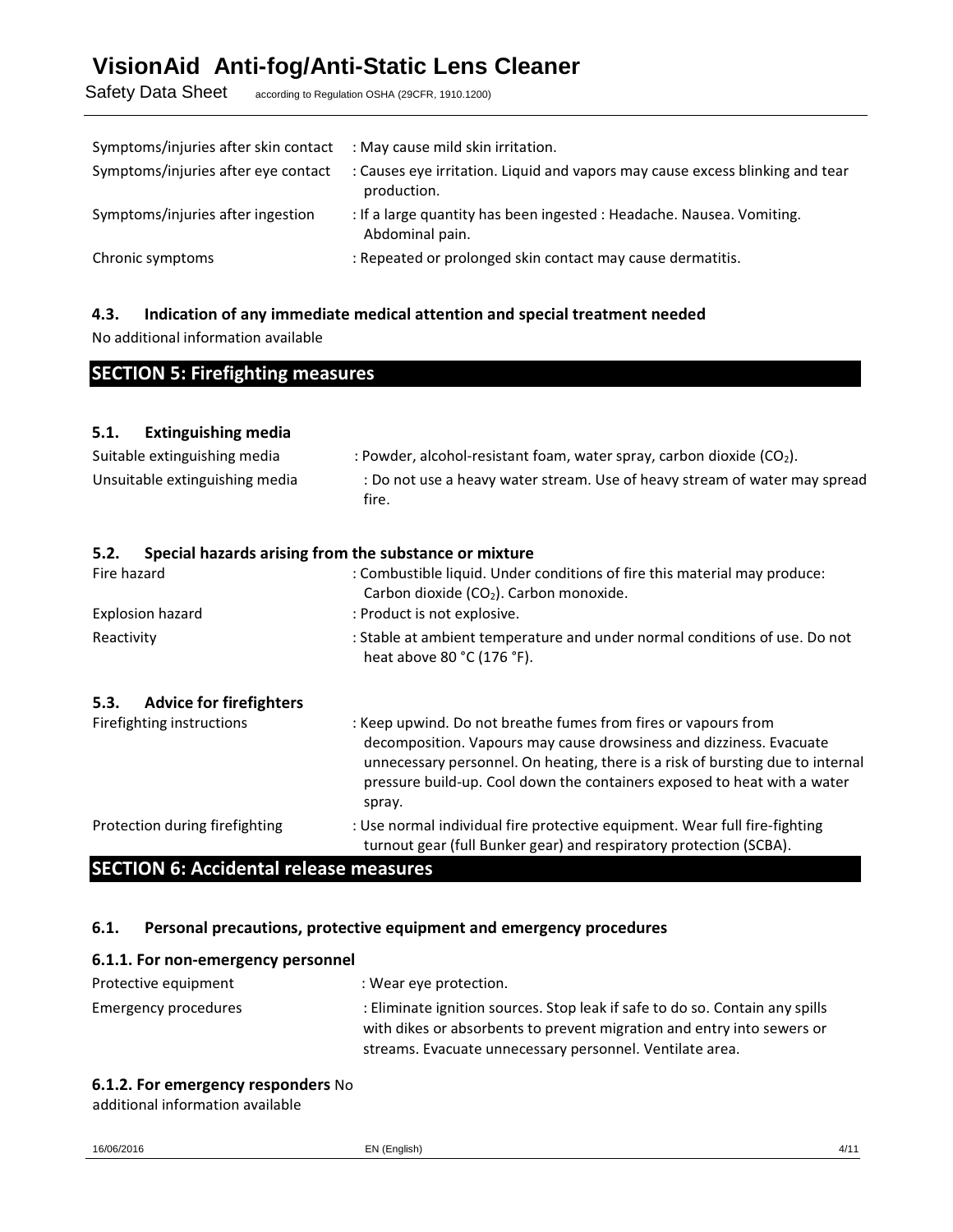Safety Data Sheet according to Regulation OSHA (29CFR, 1910.1200)

### 6.2. Environmental precautions

Contain any spills with dikes or absorbents to prevent migration and entry into sewers or streams.

### 6.3. Methods and material for containment and cleaning up

| For containment         | : Absorb and/or contain spill with inert material, then place in suitable<br>container. Contain any spills with dikes or absorbents to prevent migration<br>and entry into sewers or streams.                                                                                                                                                                                                                |
|-------------------------|--------------------------------------------------------------------------------------------------------------------------------------------------------------------------------------------------------------------------------------------------------------------------------------------------------------------------------------------------------------------------------------------------------------|
| Methods for cleaning up | : Clean up any spills as soon as possible, using an absorbent material to collect<br>it. For large or bulk quantities, after absorption with inert material, collect<br>spillage by sweeping up spilled material and place in a labeled, sealed<br>container for proper disposal. Use only non-sparking tools. Practice good<br>housekeeping - spillage can be slippery on smooth surface either wet or dry. |

## 6.4. Reference to other sections

For further information refer to section 8: "Exposure controls/personal protection".

## 7.1. Precautions for safe handling

| Precautions for safe handling | : Handling large quantities of product: Proper grounding procedures to<br>avoid static electricity should be followed. Keep away from heat and open<br>flame.                |
|-------------------------------|------------------------------------------------------------------------------------------------------------------------------------------------------------------------------|
| Hygiene measures              | : Handle in accordance with good industrial hygiene and safety procedures.<br>Wash hands thoroughly after handling. Read label before use.                                   |
| 7.2.                          | Conditions for safe storage, including any incompatibilities                                                                                                                 |
| Storage conditions            | : Store in a dry, cool and well-ventilated place. Keep container closed when<br>not in use. Store away from direct sunlight or other heat sources. Protect<br>from freezing. |
| Incompatible materials        | : Strong oxidizers.                                                                                                                                                          |

## 7.3. Specific end use(s)

Storage temperature

Cleaner

# SECTION 8: Exposure controls/personal protection

## 8.1. Exposure Limits

Mixture has no listed exposure limits.

## 8.2. Appropriate engineering controls

Good mechanical ventilation may be adequate formaintaing airborne concentrations below established exposure limits for large uncontrolled releases. If exposure limits are exceeded and inhaled: use a NOISH approved respirator.

## 8.3 Individual protection measures and personal pretective equipment

: < 40 °C (< 104 °F)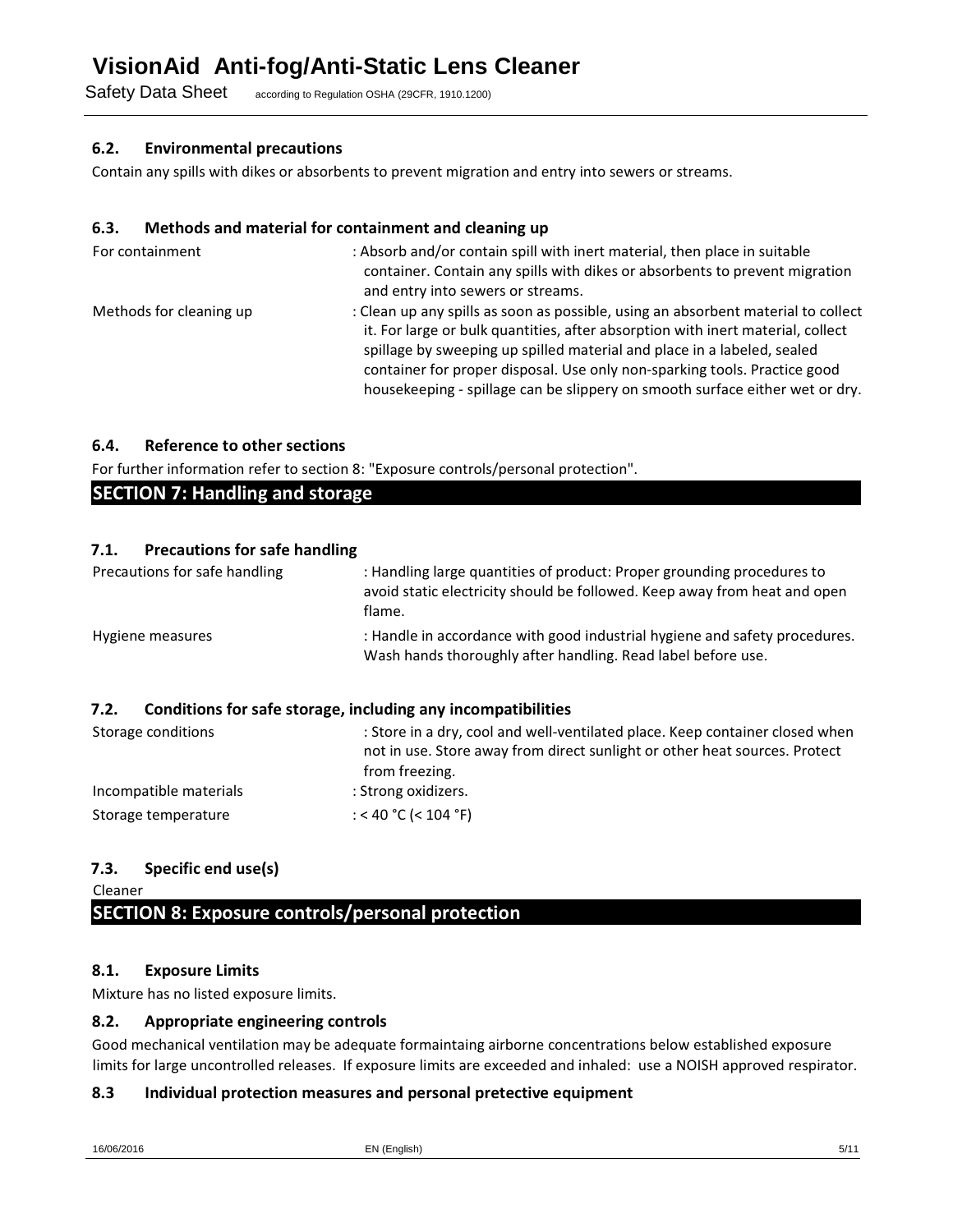Safety Data Sheet according to Regulation OSHA (29CFR, 1910.1200)

| General Hygiene                                    | : Practice good industrial hygiene. Wash hands before breaks and at the end<br>of the workday. Keep product away from foodstuffs. Wash and launder all<br>contaminated clothing before reuse.                          |
|----------------------------------------------------|------------------------------------------------------------------------------------------------------------------------------------------------------------------------------------------------------------------------|
| Hand protection                                    | : Not required for normal conditions of use.                                                                                                                                                                           |
| Eye protection                                     | : Not required for normal conditions of use.                                                                                                                                                                           |
| Skin and body protection                           | : Not required for normal conditions of use.                                                                                                                                                                           |
| Respiratory protection                             | : Not required for normal conditions of use. An approved organic vapour<br>respirator/supplied air or self-contained breathing apparatus must be used<br>when vapour concentration exceeds applicable exposure limits. |
| Environmental exposure controls                    | : Ensure adequate ventilation, especially in confined areas.                                                                                                                                                           |
| Consumer exposure controls                         | : Not required for normal conditions of use.                                                                                                                                                                           |
| <b>SECTION 9: Physical and chemical properties</b> |                                                                                                                                                                                                                        |

# 9.1. Information on basic physical and chemical properties

| Physical state                                | : Liquid                        |
|-----------------------------------------------|---------------------------------|
| Appearance                                    | : Clear                         |
| Colour                                        | : Clear                         |
| Odour                                         | : Slight alcoholic              |
| Odour threshold                               | : No data available             |
| рH                                            | : No data available             |
| Relative evaporation rate<br>(butylacetate=1) | : No data available             |
| Melting point                                 | : -6 °C (21 °F)                 |
| Freezing point                                | : No data available             |
| <b>Boiling point</b>                          | : 93 °C (200 °F)                |
| Flash point                                   | : 82 °C (180 °F)                |
| Self ignition temperature                     | : 399 °C (750 °F) (Isopropanol) |
| Decomposition temperature                     | : No data available             |
| Flammability (solid, gas)                     | : No data available             |
| Vapour pressure                               | : 20 mm Hg (at 20 °C / 68 °F)   |
| Relative vapour density at 20 °C              | : 1                             |
| Relative density                              | : 0.98                          |
| Solubility                                    | : Water: Miscible               |
| Log Pow                                       | : No data available             |
| Log Kow                                       | : No data available             |
| Viscosity, kinematic                          | : No data available             |
| Viscosity, dynamic                            | : No data available             |
| <b>Explosive properties</b>                   | : None known.                   |
| Oxidising properties                          | : None known.                   |
| <b>Explosive limits</b>                       | : 2.5 - 12 vol % (Isopropanol)  |
| <b>Other information</b><br>9.2.              |                                 |
| VOC content                                   | :10%                            |
|                                               |                                 |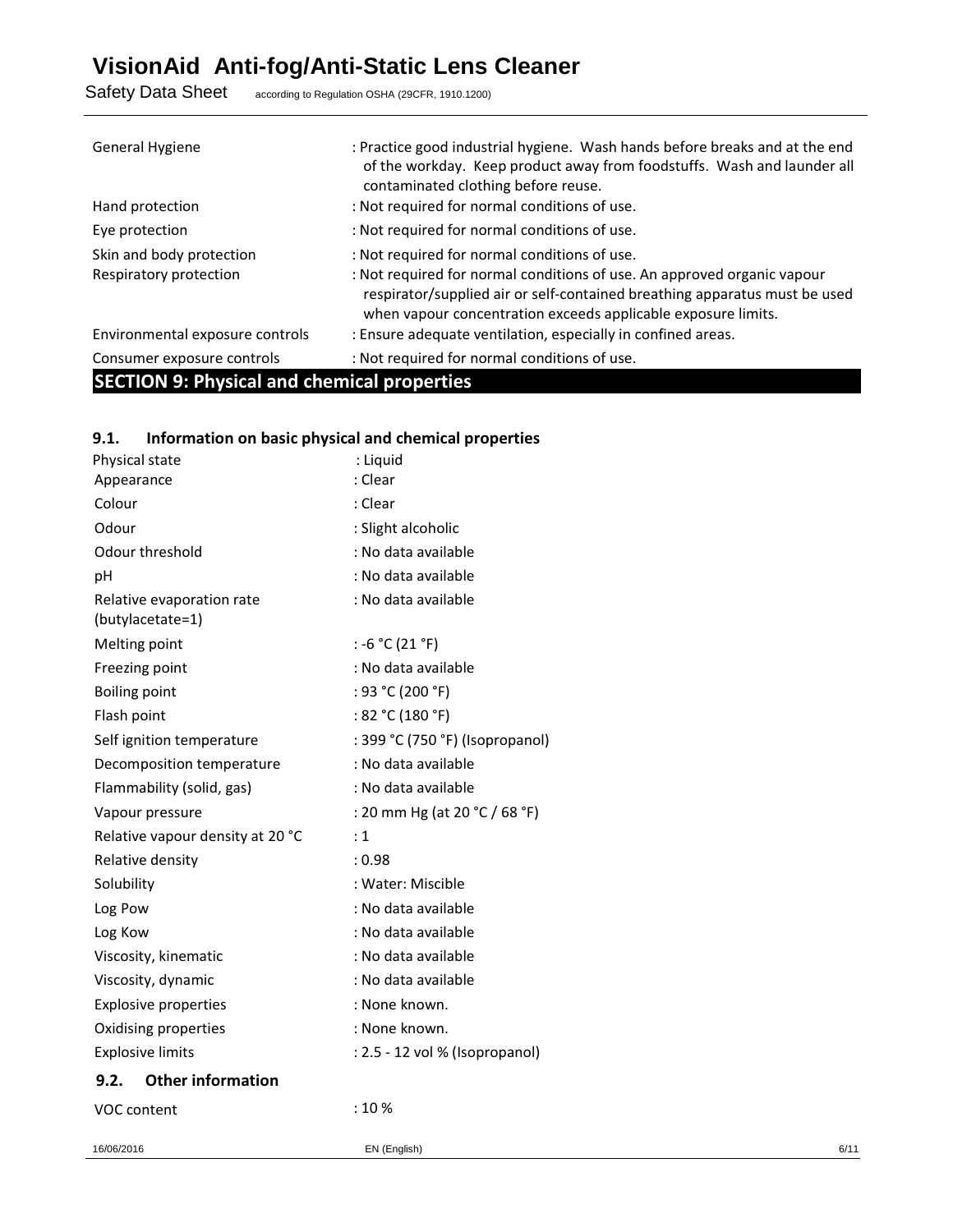Safety Data Sheet according to Regulation OSHA (29CFR, 1910.1200)

# SECTION 10: Stability and reactivity

## 10.1. Reactivity

Stable at ambient temperature and under normal conditions of use. Do not heat above 80 °C (176 °F).

### 10.2. Chemical stability

Stable at standard temperature and pressure.

#### 10.3. Possibility of hazardous reactions Hazardous

polymerization will not occur.

#### 10.4. Conditions to avoid Heat.

Open flame.

### 10.5. Incompatible materials

Strong oxidizers.

## 10.6. Hazardous decomposition products

Under conditions of fire this material may produce: Carbon monoxide. Carbon dioxide (CO<sub>2</sub>).

## SECTION 11: Toxicological information

#### 11.1. Information on toxicological effects

| Acute toxicity              | : Not classified               |
|-----------------------------|--------------------------------|
| Isopropyl alcohol (67-63-0) |                                |
| LD50 oral rat               | 4396 mg/kg                     |
| LD50 dermal rat             | 12800 mg/kg                    |
| LD50 dermal rabbit          | 12870 mg/kg                    |
| LC50 inhalation rat (mg/l)  | 72.6 mg/l (Exposure time: 4 h) |

| Sodium lauryl sulfate (151-21-3) |                                                 |
|----------------------------------|-------------------------------------------------|
| LD50 oral rat                    | 1288 mg/kg                                      |
| LD50 dermal rabbit               | 580 mg/kg                                       |
| LC50 inhalation rat (mg/l)       | $>$ 3900 mg/m <sup>3</sup> (Exposure time: 1 h) |

Skin corrosion/irritation

: Not classified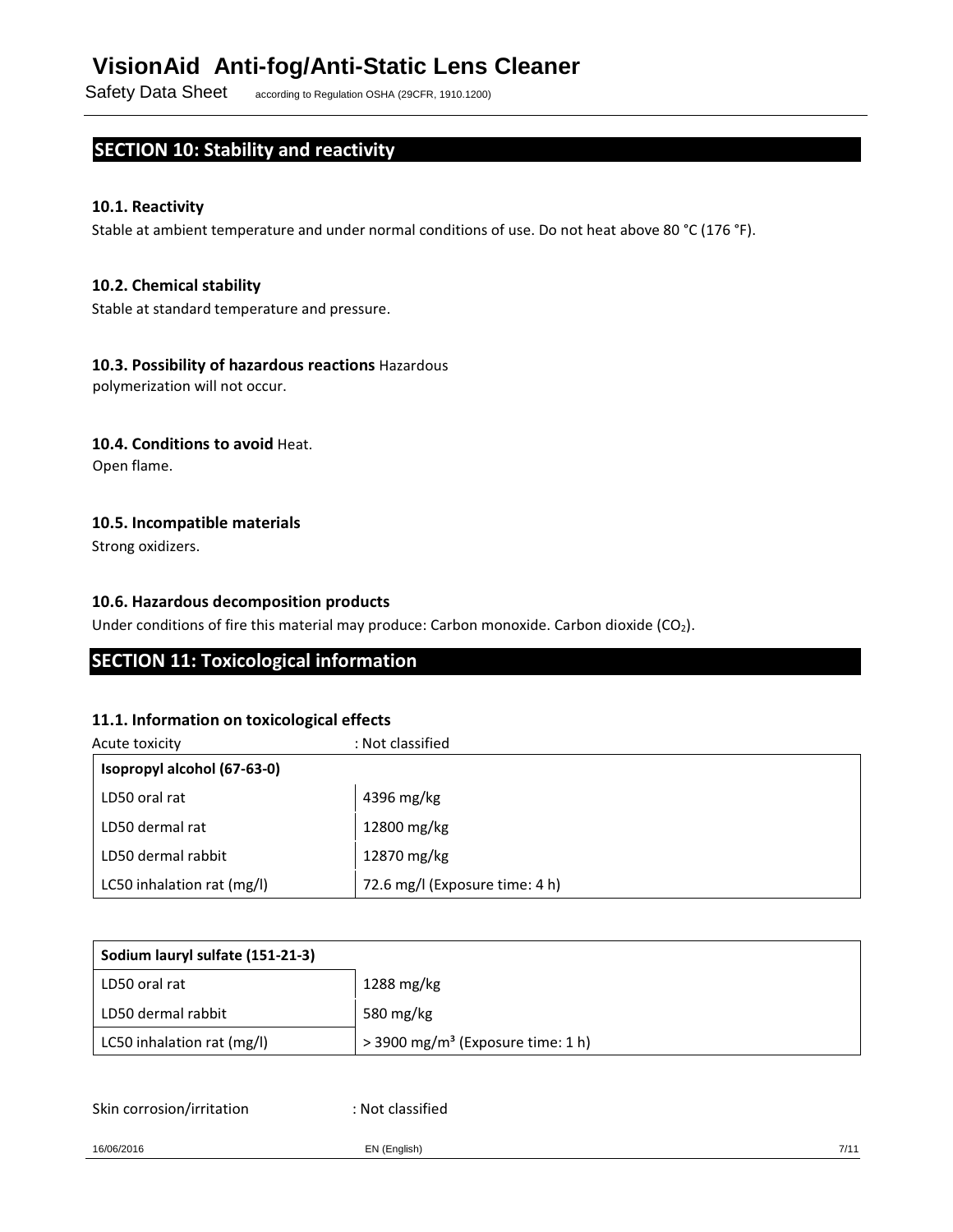Safety Data Sheet according to Regulation OSHA (29CFR, 1910.1200)

| Serious eye damage/irritation          | : Causes serious eye irritation. |
|----------------------------------------|----------------------------------|
| Respiratory or skin sensitisation      | : Not classified                 |
| Germ cell mutagenicity                 | : Not classified                 |
| Carcinogenicity                        | : Not classified                 |
|                                        |                                  |
| Reproductive toxicity                  | : Not classified                 |
| Specific target organ toxicity (single | : Not classified                 |

Specific target organ toxicity (repeated : Not classified exposure)

| Aspiration hazard                         | : Not classified |
|-------------------------------------------|------------------|
| <b>SECTION 12: Ecological information</b> |                  |

## 12.1. Toxicity

exposure)

| Isopropyl alcohol (67-63-0)    |                                                                               |
|--------------------------------|-------------------------------------------------------------------------------|
| LC50 fishes 1                  | 9640 mg/l (Exposure time: 96 h - Species: Pimephales promelas [flow-through]) |
| EC50 Daphnia 1                 | 13299 mg/l (Exposure time: 48 h - Species: Daphnia magna)                     |
| EC50 other aquatic organisms 1 | > 1000 mg/l (Exposure time: 96 h - Species: Desmodesmus subspicatus)          |
| LC50 fish 2                    | 11130 mg/l (Exposure time: 96 h - Species: Pimephales promelas [static])      |
| EC50 other aquatic organisms 2 | > 1000 mg/l (Exposure time: 72 h - Species: Desmodesmus subspicatus)          |

| Sodium lauryl sulfate (151-21-3) |                                                                              |
|----------------------------------|------------------------------------------------------------------------------|
| LC50 fishes 1                    | 8 - 12.5 mg/l (Exposure time: 96 h - Species: Pimephales promelas [static])  |
| EC50 Daphnia 1                   | 1.8 mg/l (Exposure time: 48 h - Species: Daphnia magna)                      |
| EC50 other aquatic organisms 1   | 53 mg/l (Exposure time: 72 h - Species: Desmodesmus subspicatus)             |
| LC50 fish 2                      | 15 - 18.9 mg/l (Exposure time: 96 h - Species: Pimephales promelas [static]) |
| EC50 other aquatic organisms 2   | 30 - 100 mg/l (Exposure time: 96 h - Species: Desmodesmus subspicatus)       |

# 12.2. Persistence and degradability

| Anti-fog/Anti-static Lens Cleaner |                           |
|-----------------------------------|---------------------------|
| Persistence and degradability     | Product is biodegradable. |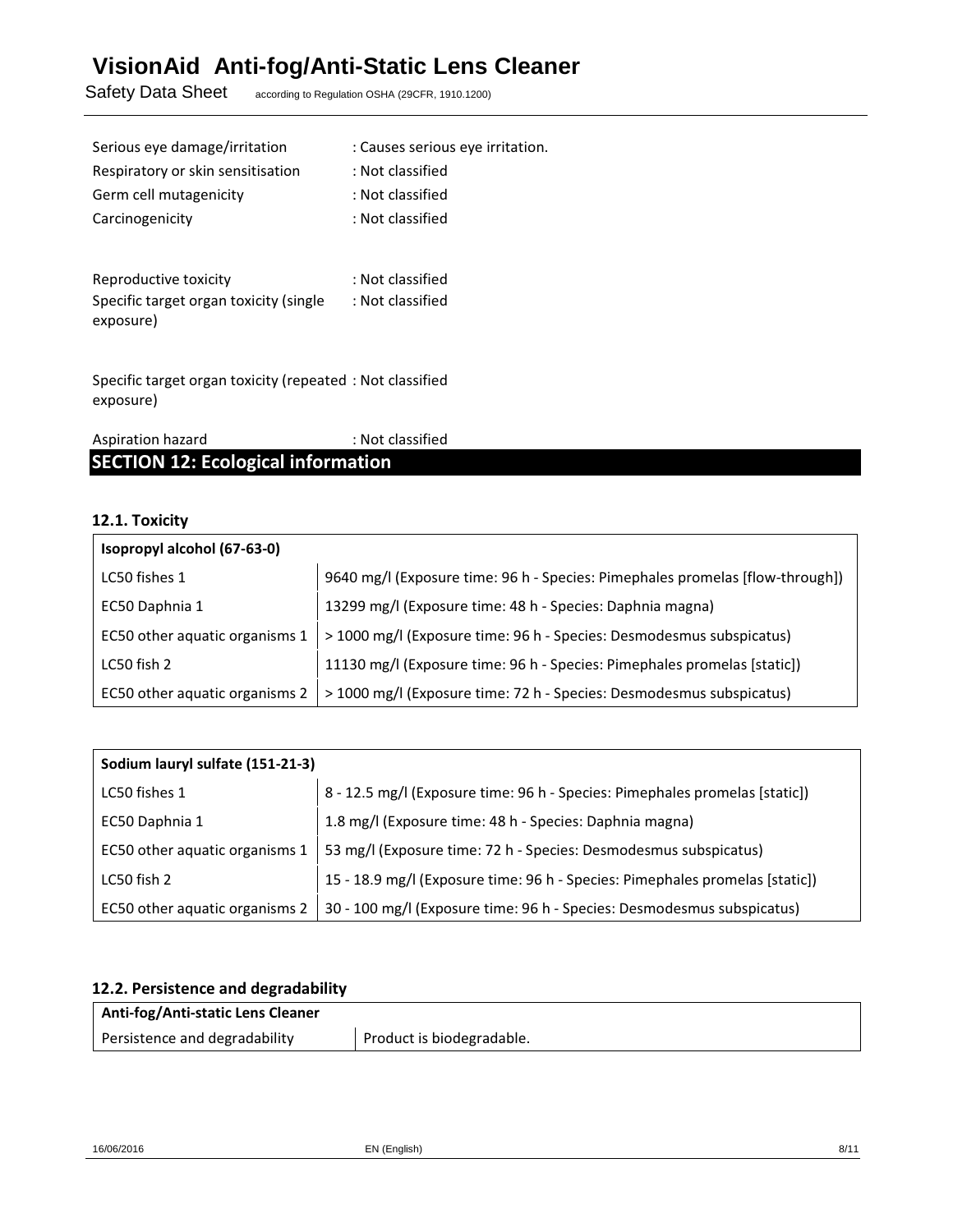Safety Data Sheet according to Regulation OSHA (29CFR, 1910.1200)

# 12.3. Bioaccumulative potential

| <b>Wilkins Anti-fog/Anti-static</b> |                                |
|-------------------------------------|--------------------------------|
| Bioaccumulative potential           | Not expected to bioaccumulate. |

| Isopropyl alcohol (67-63-0) |                   |
|-----------------------------|-------------------|
| Log Pow                     | $0.05$ (at 25 °C) |

| Sodium lauryl sulfate (151-21-3) |                           |  |
|----------------------------------|---------------------------|--|
| BCF fish 1                       | (will not bioconcentrate) |  |
| Log Pow                          | 1.6                       |  |

### 12.4. Mobility in soil

No additional information available

## 12.5. Results of PBT and vPvB assessment

No additional information available

### 12.6. Other adverse effects

No additional information available

# SECTION 13: Disposal considerations

### 13.1. Waste treatment methods

| Sewage disposal recommendations | : Do not dispose of waste into sewer.                                                                           |  |
|---------------------------------|-----------------------------------------------------------------------------------------------------------------|--|
| Waste disposal recommendations  | : Dispose of waste material in accordance with all local, regional, national,<br>and international regulations. |  |
| Additional information          | : Empty containers may be recycled after cleaning.                                                              |  |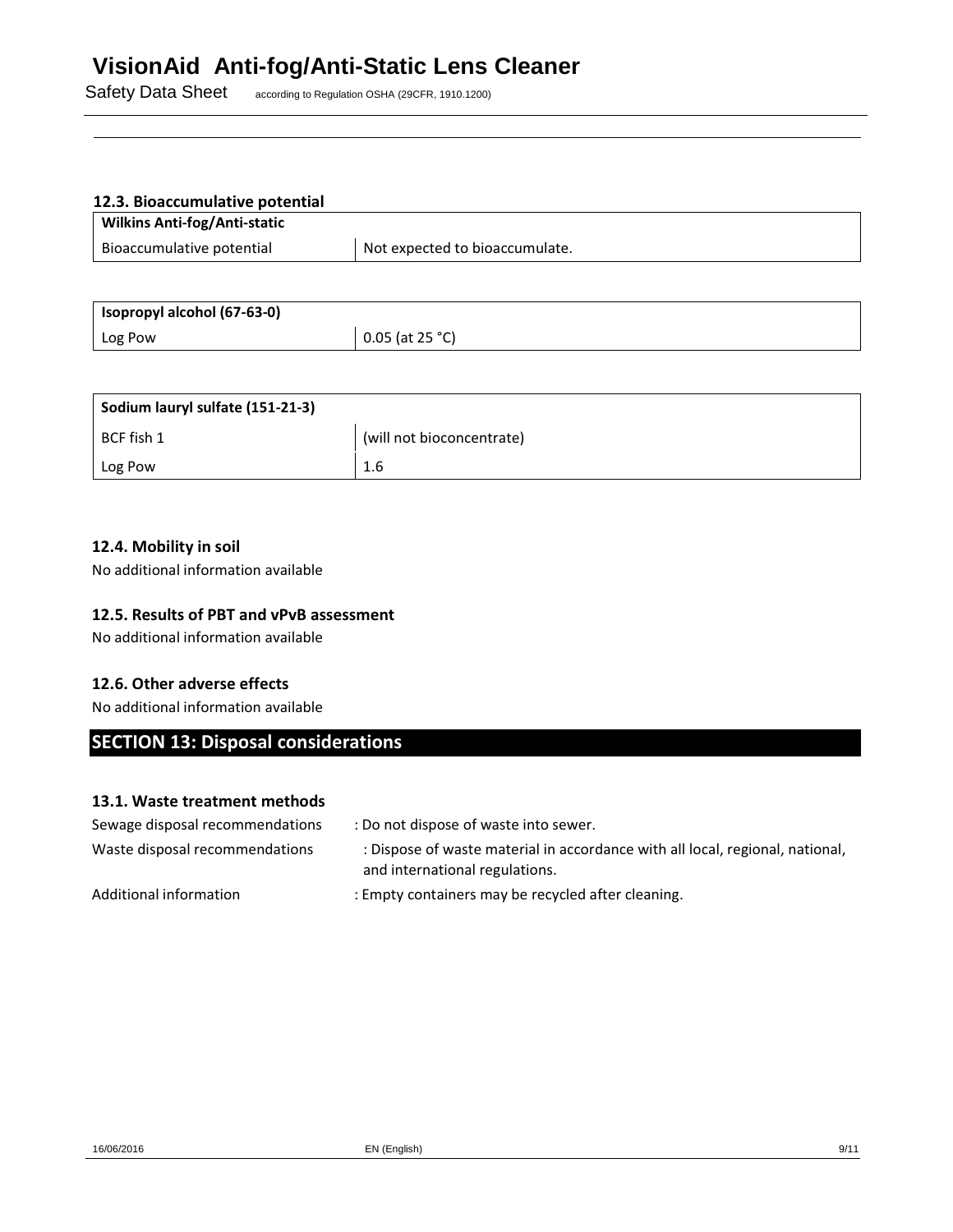Safety Data Sheet according to Regulation OSHA (29CFR, 1910.1200)

# SECTION 14: Transport information

#### 14.1. UN number

No dangerous good in sense of transport regulations.

#### 14.2. UN proper shipping name

Not applicable

#### 14.3. Transport hazard class(es)

Not applicable

## 14.4. Packing group

Not applicable

#### 14.5. Environmental hazards

Other information: No supplementary information available.

#### 14.6. Special precautions for user

#### 14.6.1. Overland transport

No additional information available

#### 14.6.2. Transport by sea

No additional information available

#### 14.6.3. Air transport

No additional information available

# SECTION 15: Regulatory information

#### 15.1. United States Federal Regulations

| SARA 302 components | : No ingredients are subject to reporting SARA |
|---------------------|------------------------------------------------|
| 313 components      | : Isopropyl Alcohol (CAS: 67-63-0)             |

#### 15.1.1. Specific State Regulations

| Massachusetts Right to Know<br>New Jersey Right to Know | : Isopropyl Alcohol (CAS: 67-63-0)<br>: Isopropyl Alcohol (CAS: 67-63-0) |                                                                                                                                                 |
|---------------------------------------------------------|--------------------------------------------------------------------------|-------------------------------------------------------------------------------------------------------------------------------------------------|
| Pennsylvania Right to Know                              | : Isopropyl Alcohol (CAS: 67-63-0)                                       |                                                                                                                                                 |
| California Prop 65 components                           |                                                                          | This product does not contain any chemicals known to the State of California to cause<br>Cancer, birth defects, or any other reproductive harm. |
| California ARB classification                           |                                                                          | : Anti-Static Product, Meets Callifornia BOV requirements                                                                                       |
| VOC content                                             | 10%                                                                      |                                                                                                                                                 |